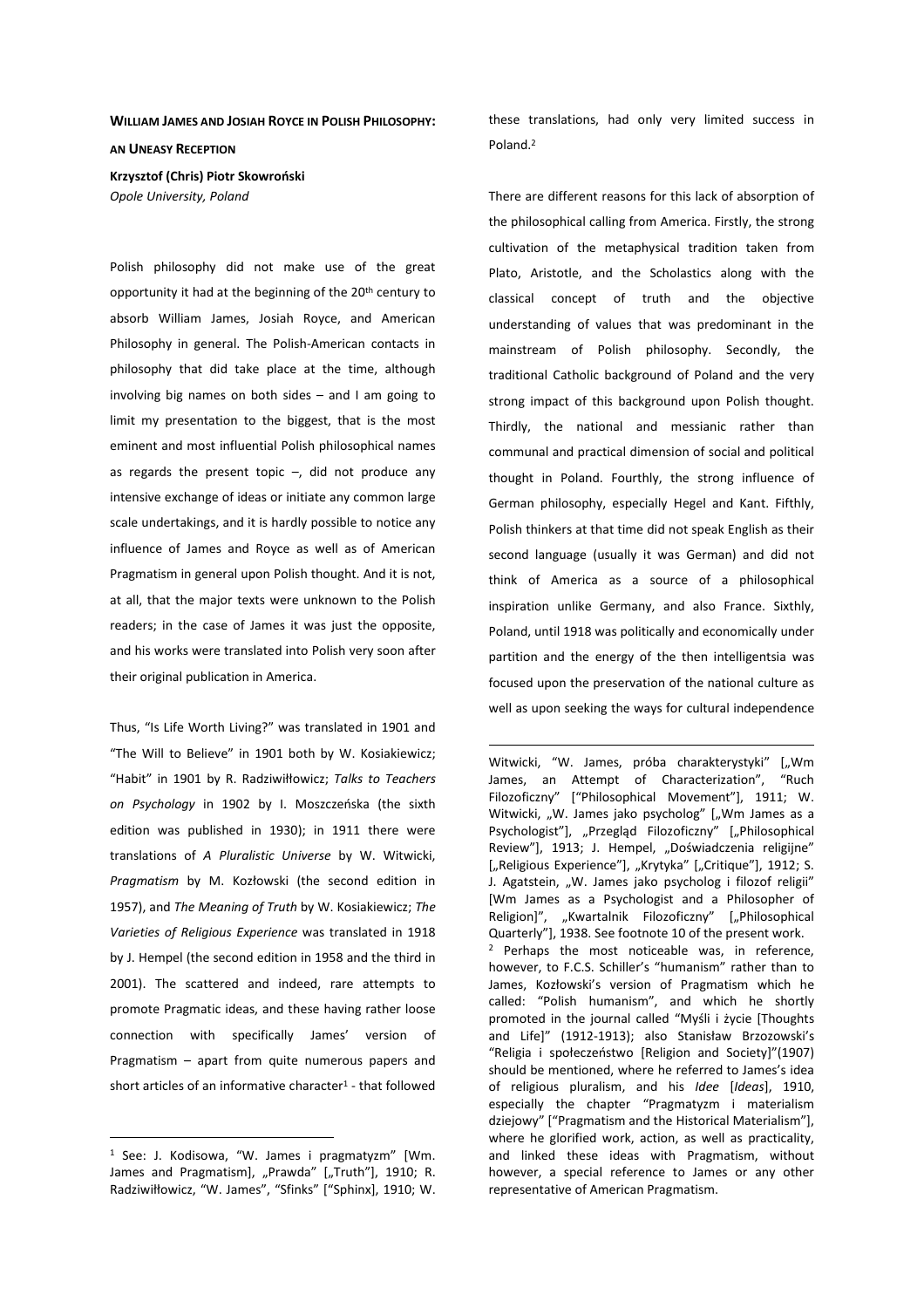rather than exploring unknown ideas from distant lands, although this happened too. Seventhly, even under partition, Poland still rejoiced a hundreds year old native philosophical tradition, present first of all at the universities in Cracow (founded in 1364), in Vilnius (1579), in Lvov (1661), and Warsaw (1816), and the cultivation of the heritage and the reference to the past masters prevailed, at least in philosophy, over the search for the new solutions. Generally, although not exclusively, the character of Polish philosophy has been pessimistic rather than optimistic, static rather than dynamic, spiritual rather than naturalistic, speculative rather than empirical, and, therefore, the reception of Pragmatism could not take place.

The first opportunity, at the very beginning of professional and classical philosophy in the United States, could have materialized from the close and cordial contact between William James and the eminent Polish philosopher and author of an influential work on Plato published in the English language, *The Origin and Growth of Plato's Logic* (1897), Wincenty Lutosławski (1863-1954). Their intellectual contacts started when Lutosławski gave lectures at some American universities (1893, and later 1907-1908<sup>3</sup> ), and this led to a philosophical friendship between these two scholars. They corresponded to each other, and, moreover, James in *The Varieties of Religious Experience*, called Lutosławski his friend,<sup>4</sup> and also wrote, in 1899, "Preface" to Lutosławski's *The World of the Souls* (1924), where James appreciated Lutosławski's width of intellectual horizon and the strength of his romantic engagement. However, due to different temperaments and personalities, as well as the incompatible aims they were aiming for, it was not possible for Lutosławski either to promote James or to introduce American philosophy into Poland. As it seems to me, he was sensitive to the differences between them rather than to any common perspectives for the future. Thus, he wrote in his biography that James was "a living symbol of American spirit", "a decent man, extraordinarily intelligent and clever"; on the other hand, however, he did not like James' ignorance of the history of philosophy and, chiefly, James' inability to read Plato and Aristotle in Greek, about which Lutosławski commented this way: "This alone was enough to mark the difference between us". For James, Lutosławski continued, "each opinion aspired to self-assertion" whereas for Lutosławski "there was a golden thread linking the true thinkers of all peoples and epochs, making the unity of this *philosophia perennis*, which results from the work of many thinkers throughout the ages".<sup>5</sup> In addition to this, Lutosławski, Platonist, metaphysician, spiritualist, and classicist that he was, felt the superiority of European tradition in philosophy, and channeled his own energy to activities that aimed at the creation of a Polish national system of messianic philosophy, looking for stimulation in Polish, Greek, and German thought.

Another occasion for making American-Polish, or rather Polish-American philosophical contact fruitful was the emergence of the world famous Polish school of logic and philosophy called the Lvov-Warsaw School, founded by Kazimierz Twardowski at the end of the 19<sup>th</sup> century. One of its biggest names – apart from Alfred Tarski and Stanisław Leśniewski – Jan Łukasiewicz (1878-1956), gave a speech about James' *Pragmatism* at a meeting of the Polish Philosophical Society in Lvov, in 1907. He called James' ideas fresh and animating, however, he claimed that logical strictness is not his strong side, and that the book should be read with criticism. In his opinion, for

 $\overline{a}$ 

<sup>&</sup>lt;sup>3</sup> His lectures at the Lowell Institute in Boston (October 21, 1907) and at University of California (March 9, 1908) constitute his book *The Polish Nation*, published in Paris in 1917.

<sup>4</sup> See James, W. 1908. *The Varieties of Religious Experience*, New York: Moffat, 1908, 281.

<sup>5</sup> See Lutosławski, W. 2004. *Metafizyka* [*Metaphysics*]. (Manuscript completed in 1951). Edited by T. Mroz. Drozdowo: Muzeum Przyrody, 116 (footnote). At another place in the book (235), mentioning James's *The Varieties of Religious Experience*, Lutosławski wrote that "one can see it as the first in scientific literature strict proof of the efficiency of prayer".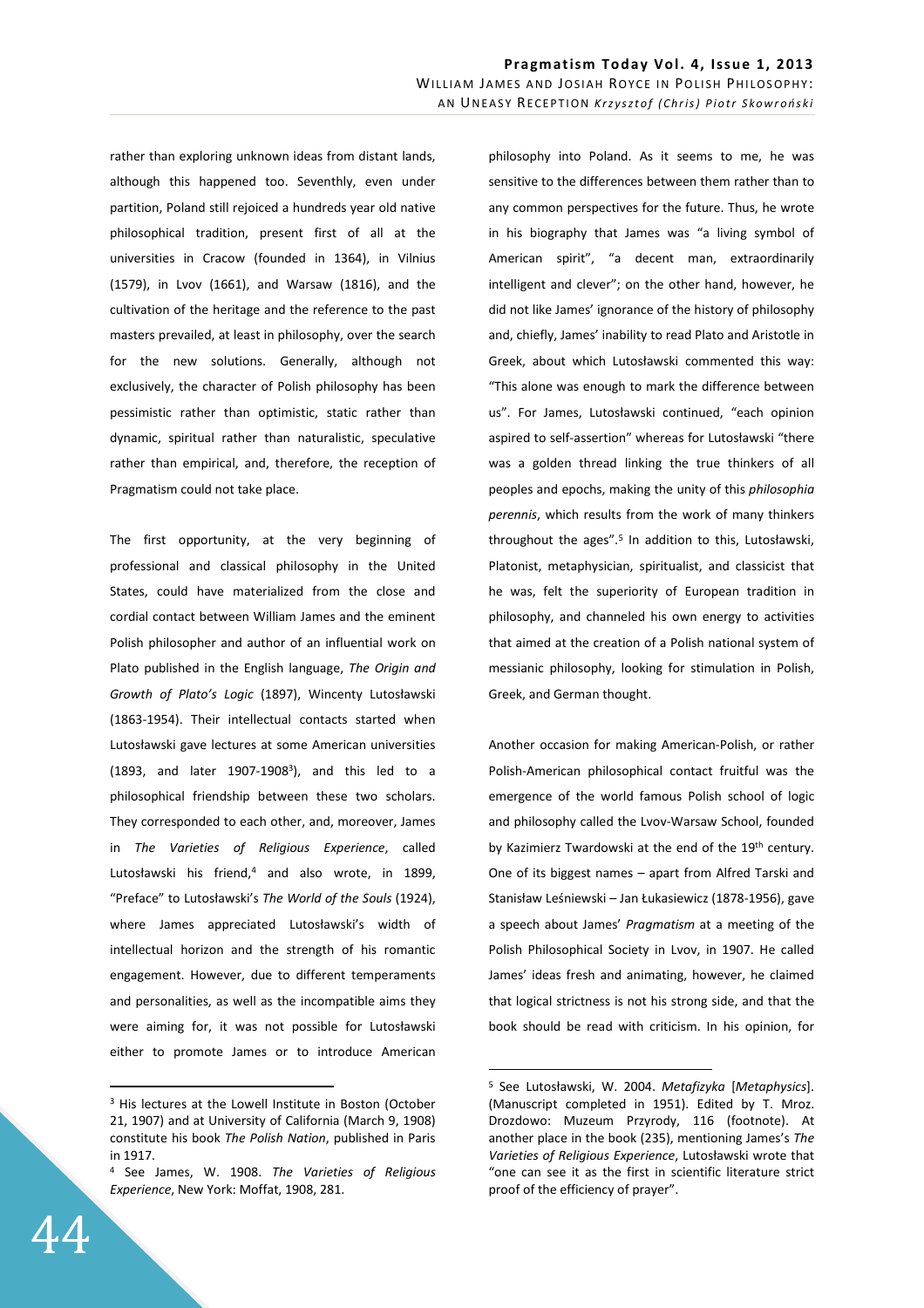Pragmatists the convictions are true when they facilitate easy and comfortable actions, and he was not alone in seeing Pragmatism this way.<sup>6</sup> Interestingly and characteristically for Polish scholars, Pragmatism was not only associated with logical and philosophical carelessness, but also with moral relativism and, according to them, it narrowed down to the efficiency of practical activity, something sounding rather dangerous because of the lack of a stable moral direction of this practical activity while aiming at the target. Such an approach was also present in the most popular manual of logic, epistemology and methodology<sup>7</sup> written by one of the leading Polish thinkers of all time, Tadeusz Kotarbiński (1886-1981), who also belonged to the Lvov-Warsaw School. By the way, it was Kotarbiński, who successfully promoted "Praxeology", the philosophical and ethical idea of efficient activity, but, strangely enough, he did not refer to Pragmatists as the possible supporters of his concept,<sup>8</sup> although, at least in my opinion, it was possible and would have been a great link between Polish and American philosophy.<sup>9</sup>

As it seems, the most popular promotion of William James was made by another member of the Lvov-Warsaw School, and the most eminent Polish historian of philosophy ever, Władysław Tatarkiewicz (1886-1980), who in his three volume *Historia filozofii* [*History of*  Philosophy],<sup>10</sup> presented James' life, ideas, and the

 $\overline{a}$ 

context of his thought (Charles S. Peirce, F.C.S. Schiller, John Dewey, Italian Pragmatists). Since Tatarkiewicz's book, with over twenty editions, has been, up till now, the most popular manual of the history of philosophy in Poland, a book that is known to each and every student of philosophy in this country, and to very many liberal arts students too, James and American Pragmatism became known, at least in its basics, to many generations of readers. It should be added that Tatarkiewicz was especially skilful in his clear presentations of the ideas; one of the reasons must have been that he was also an aesthetician and historian of aesthetics (he is the author of the *History of Esthetics* <sup>11</sup> in three volumes, later translated into English) and the clarity and order of the presentations are as if natural in his writings. However, due to the character of his presentations, that is, an outline of James' thought to be directed at students rather than scholars, this could not be a source of inspiration as far as profound studies are concerned. It must be stressed, however, that Tatarkiewicz, in his presentation of James, did not criticize him for the things that other representatives of the School did, that is James' weakness in logic and his alleged moral relativism; rather James as an eminent representative of psychology and an original philosopher was presented and the main points of James' work – such as pragmatic method, pragmatic theory of truth, empiricism, pluralism, and philosophy of religion – were plainly and finely outlined.

It should be added that Tatarkiewicz was also responsible for introducing Royce to Poland, who was much less present, if at all, in Polish thought than James. An outline of his philosophy was presented in the above mentioned *History of Philosophy* by Tatarkiewicz, in the parts devoted to Anglo-Saxon Idealism, that is along with

<sup>6</sup> See Łukasiewicz, J. 1998. *Logika i metafizyka* [*Logic and Metaphysics*]. Edited by J.J. Jadacki. Warszawa: WFiS UW, 389.

<sup>7</sup> See Kotarbiński, T. 1931. *Elementy teorii poznania, logiki formalnej i metodologii nauk* [*Elements of Theory of Cognition, Formal Logic, and Methodology of Science*]. Wrocław-Warszawa-Kraków: Ossolineum, 132-133.

<sup>&</sup>lt;sup>8</sup> Kotarbiński referred to Alfred Espinas ("Les orgines de la technologie", 1890) as being in the first place.

<sup>&</sup>lt;sup>9</sup> This might have been due to political reasons; Kotarbiński developed his ideas in the 1950s and 1960s, when Poland was behind the Iron Curtain and any sympathy with America's effectiveness was dangerous. <sup>10</sup> The first edition of *History of Philosophy*'s third volume, where James (and Royce) was described, appeared in 1950, and the latest edition in 2005; the book provides ample bibliographical data; some of them were used in footnote 1 of the present work.

<sup>11</sup> Tatarkiewicz, W. 1999. *History of Aesthetics*, 1970- 1974, edited by J. Harrell, C. Barrett, and D. Petsch. 3 vols., Bristol: Thoemmes Press. The Polish original version was published in the years 1960-1967.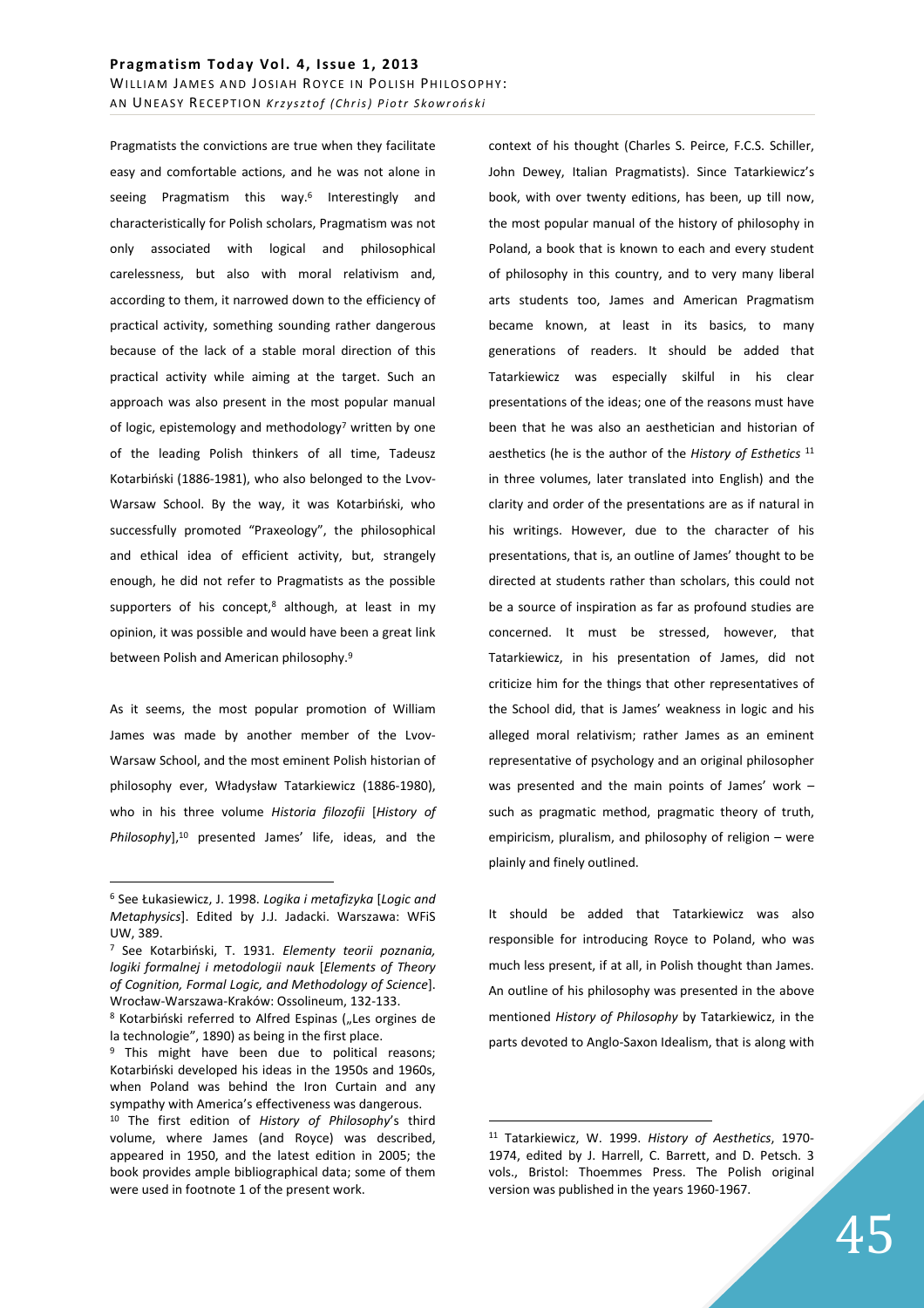R.W. Emerson, Th. H. Green, F. H. Bradley, and J. Ward.<sup>12</sup> According to Tatarkiewicz, Royce's *The World and the Individual* is the main work of American Idealism, Royce himself the main representative of idealism in America, and Royce's abstractive, transcendental, and absolutistic thought was presented in Royce's books with fantasy and humor, just as Socrates and Plato did in the past.

By the way, as regards Royce, I should imagine that, for example, his *Philosophy of Loyalty* could have been of some interest, I suspect, if translated into the Polish language at the beginning of the 20<sup>th</sup> century. It could have been even more stimulating for the then thinkers in Poland fighting for their political rights, cultural identity, spiritual freedom, and philosophical self-expression, and for the professional historians of philosophy this would have most surely been a fertile field for the studies over the relations and dependencies of Royce to Kant and Hegel. Thus, Royce might have had a bigger chance of being promoted than James, and the reason why he was not better known is that such philosophy was looked for in Germany at that time rather than in America, and one should regret that Royce has never been known and discussed in Poland, with the exceptions just indicated in the above.

Coming back to James, another occasion for the promotion of his thought and Pragmatism in general was Florian Znaniecki (1882-1958), Polish philosopher and sociologist, who lectured at the University of Chicago (1915-1919), Columbia (1932, 1939), Urbana (1940- 1958), and even became the President of the American Sociological Association (1953-1954). His works, out of which the most influential was written in collaboration

with W.I. Thomas, *The Polish Peasant in Europe and America* (1918-1920) and his idea of "humanistic coefficient" belong to his great contribution to modern thought. Znaniecki, in his early works mentioned James and was sympathetic to the spirit of Pragmatism, especially as regards voluntarism, anti-dogmatism, and anti-fundamentalism in philosophy, along with the conviction about the huge role a social background and a historic context in shaping values and ideas, about the humanistic coloring of all objects perceived, and about the meaning of actual experience "here" and "now". However, he referred more to Wilhelm Dilthey, Henri Bergson, the Neo-Kantians, and Polish tradition rather than to James. Despite the fact, then, that he was interested in Pragmatism, and his own thought shared similar traits, it would be very risky to claim that he was influenced by James.

Perhaps the last big chance, at least theoretically, to initiate the contact between Polish and American thought in the first half of the 20<sup>th</sup> century was the emergence of a grand scale format Polish philosopher and aesthetician Roman Ingarden (1893-1970), mostly recognized and appreciated for his *The Literary Work of Art*<sup>13</sup> (published originally in the German language, in 1931). Especially his deep interest in the problem of the theory of cognition could have been a very good area of discussion with the epistemological ideas proposed by William James, and, indeed, Ingarden referred to James' idea of pragmatism, in the light of the problem of the objectivity/subjectivity of the perception of the objects external to the mind. However, Ingarden was a phenomenologist (he was one of the most skilful disciples of Edmund Husserl) and strongly criticized the newly emerged concepts of, as he called it, psychologistic and (psycho-) physiologistic character to

 $\overline{a}$ 

<sup>12</sup> As regards the presentation of Royce's thought in Poland, Tatarkiewicz was followed only by Leszek Koczanowicz who, in his book, *Jednostka – działanie – społeczeństwo. Koncepcje jaźni w filozofii amerykańskiego pragmatyzmu* [*Individual – Activity – Society. The Concepts of the Self in American Pragmatism*], 1994, devoted one chapter to Royce's idea of the Self as a process of interpretation.

<sup>13</sup> See Ingarden, R. 1973. *The Literary Work of Art: An Investigation on the Borderlines of Ontology, Logic and Theory of Literature. With an Appendix on the Functions of Language in the Theatre,* translated and with an introduction by George G. Grabowicz, Evanston: Northwestern University Press.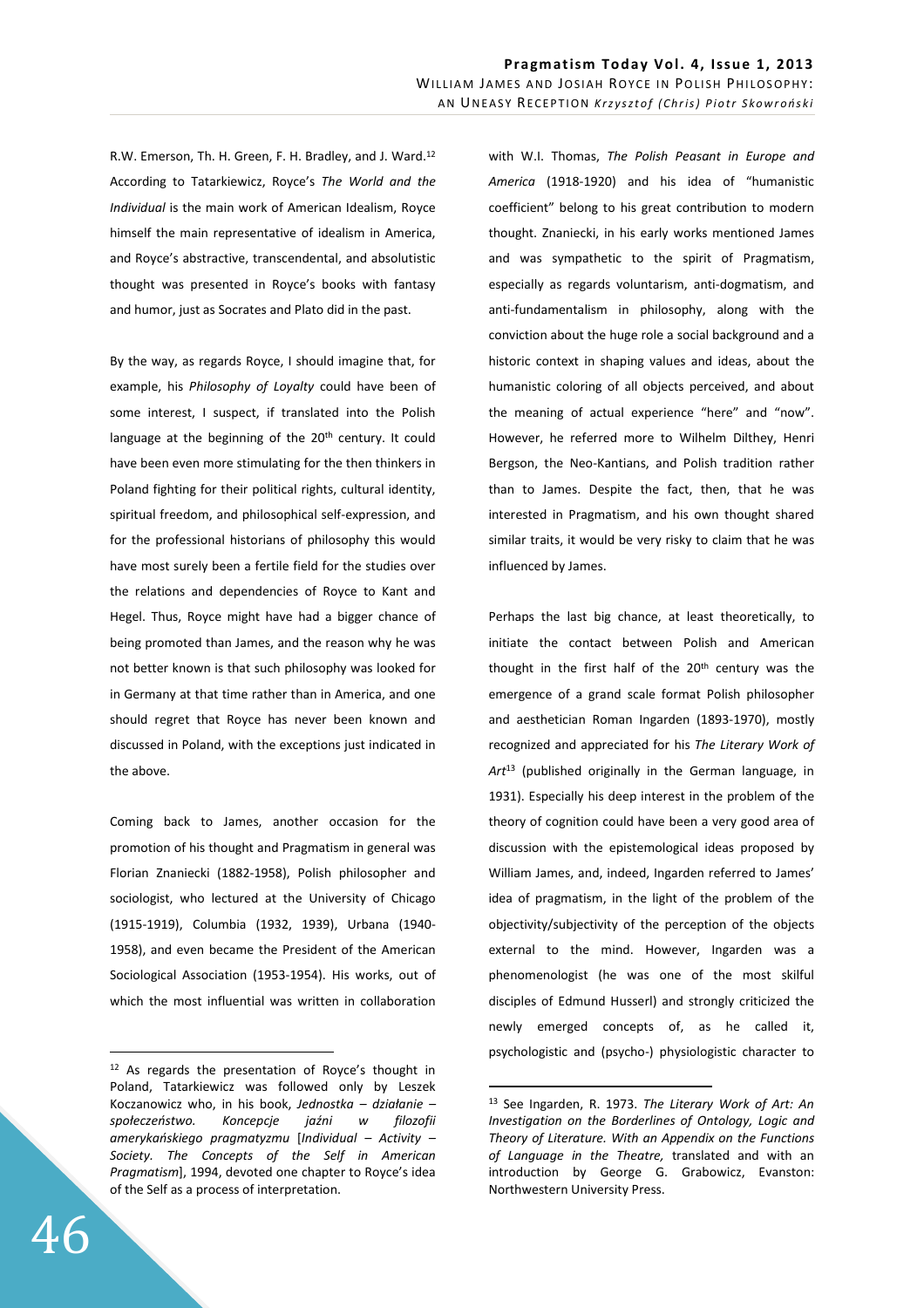explain the epistemological issues. Moreover, he mostly referred to the thinkers and ideas of the Continental thought, especially the philosophical traditions in the German and French speaking countries, and viewed James' idea of Pragmatism – referring by the way, to the French translation of *The Meaning of Truth* – as a part of a broader and stronger tendency in the late 19<sup>th</sup> and early 20<sup>th</sup> centuries thought, that is one co-shaped by E. Mach, R. Avenarius, H. Bergson, and F.C.S. Schiller. He called this tendency generally: "pragmatic" or "pragmatistic" (without any reference to Peirce whatsoever), seemingly having seen James' main contribution to it by giving the name to the whole tendency,<sup>14</sup> as if he ignored the specificity of the movement initiated by (Peirce and) James in America. Nor was American Pragmatism promoted by one of the most eminent of Ingarden's disciples and followers of his thought, whose professional career developed in the United States, Anna-Teresa Tymieniecka, the founder and the President of the World Phenomenology Institute as well as the editor of "Analecta Husserliana: The Yearbook of Phenomenological Research". Her excellent work, however, has been focused primarily on phenomenology and her numerous books, authored and edited, are accessible mainly in the English language, being, therefore, hardly any source of the promotion of James and Royce in Poland, although, let it be added, they have been a very good source for the promotion of Ingarden's thought in the English speaking countries.

The Communism era in Poland, that began after WWII, was the time when America was seen by the political authorities ideologically and politically as an enemy to the countries within the Soviet camp, and the officially (I mean by the political government) expected approach to American philosophy was to be either informative and sketchy or confrontational and ideologically biased. In such unfavorable conditions, the most significant

 $\overline{a}$ 

presentation of James into Polish philosophy was made by the most eminent as well as the most unbiased promoter of American Pragmatism and of American philosophy in general in Poland, Hanna Buczyńska-Garewicz. She is the authoress of books (in Polish) on Peirce (1965), on American Pragmatism (1970), on American philosophy (1975), on Peirce's semiotics (1994), and on James (1973, 2001).<sup>15</sup> Her fruitful work started in the late 1960s, and has continued up to the present day, and the excellent translations of the basic texts of James (as well as of Peirce's), included in her book on him, till now, have been a major source of reference for many students and scholars, who have had no access to the original texts of these philosophers.

Some meaning in the process of promotion and presentation of James and Royce in Poland should be ascribed to the authors of books on philosophy that were translated into the Polish language mainly for academic circles, and two names should be mentioned as being in the first rank. B. A. G. Fuller's *History of Philosophy* (1955 third edition), whose second volume, that included James and Royce, was translated in 1967 and published with up to ten thousand copies being printed,<sup>16</sup> and Frederick Coplestone's *A History of Philosophy* (1966), volume 8 that included Royce and James, was translated in 1989 and published with twenty thousand copies being issued.<sup>17</sup>

As we can see, William James was relatively well known to those Polish readers who were interested in American philosophy, and, simultaneously, he was rejected; his thought did not inspire the minds of Polish scholars and if they mentioned him and Pragmatism at all, it was because they wanted to criticize its main theses from the

<sup>14</sup> See Ingarden, R. 1971. *U podstaw teorii poznania* [*At the Ground of the Theory of Cognition*], Warszawa: PWN, 143.

<sup>15</sup> Buczyńska-Garewicz, H. 1973/2001. *James*. Warszawa: PIW.

<sup>16</sup> Fuller, B. A. G. 1967. *Historia filozofii* [*History of Philosophy*], tom II. Translated by Cz. Znamierowski. Warszawa: PWN.

<sup>17</sup> Copleston, F. 1989. *Historia filozofii* [*History of Philosophy*], volume VIII. Translated by B. Chwedeńczuk, Warszawa: PAX.